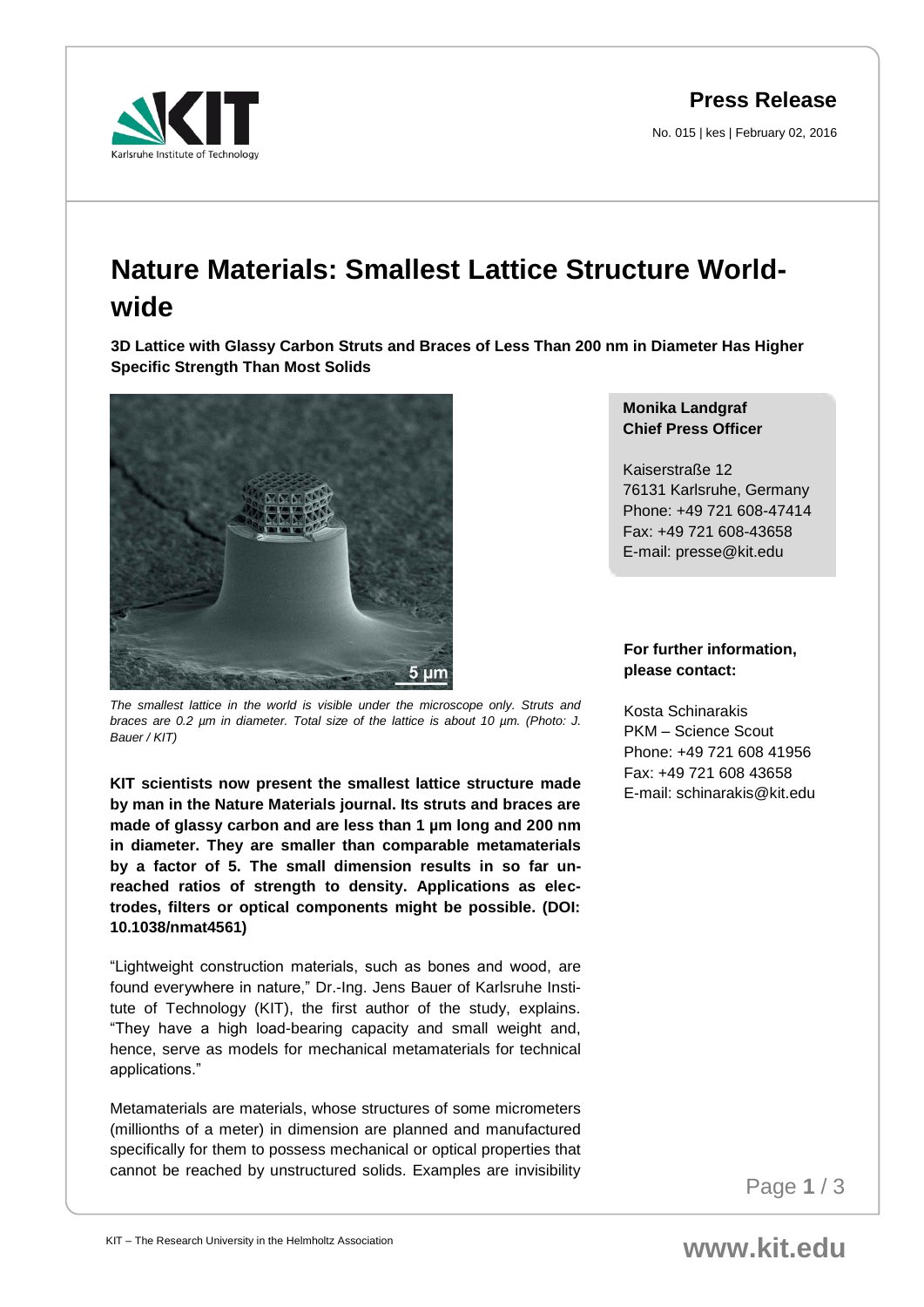

cloaks that guide light, sound or heat around objects, materials that counterintuitively react to pressure and shear (auxetic materials) or lightweight nanomaterials of high specific stability (force per unit area and density).

The smallest stable lattice structure worldwide presented now was produced by the established 3D laser lithography process at first. The desired structure of micrometer size is hardened in a photoresist by laser beams in a computer-controlled manner. However, resolution of this process is limited, such that struts of about 5 – 10 µm length and 1 µm in diameter can be produced only. In a subsequent step, the structure was therefore shrunk and vitrified by pyrolysis. For the first time, pyrolysis was used for manufacturing microstructured lattices. The object is exposed to temperatures of around 900°C in a vacuum furnace. As a result, chemical bonds reorient themselves. Except for carbon, all elements escape from the resist. The unordered carbon remains in the shrunk lattice structure in the form of glassy carbon. The resulting structures were tested for stability under pressure by the researchers.

"According to the results, load-bearing capacity of the lattice is very close to the theoretical limit and far above that of unstructured glassy carbon," Prof. Oliver Kraft, co-author of the study, reports. Until the end of last year, Kraft headed the Institute for Applied Materials of KIT. This year, he took over office as KIT Vice President for Research. "Diamond is the only solid having a higher specific stability."

Microstructured materials are often used for insulation or shock absorption. Open-pored materials may be used as filters in chemical industry. Metamaterials also have extraordinary optical properties that are applied in telecommunications. Glassy carbon is a hightechnology material made of pure carbon. It combines glassy, ceramic properties with graphite properties and is of interest for use in electrodes of batteries or electrolysis systems.

Approaching Theoretical Strength in Glassy Carbon Nanolattices, J. Bauer, A. Schroer, R. Schwaiger, and O. Kraft, DOI 10.1038/nmat4561

Other press releases on this subject:

https://www.kit.edu/kit/english/pi\_2014\_14594.php

[https://www.kit.edu/kit/english/pi\\_2015\\_110\\_invisibility-cloak-might](https://www.kit.edu/kit/english/pi_2015_110_invisibility-cloak-might-enhance-efficiency-of-solar-cells.php)[enhance-efficiency-of-solar-cells.php](https://www.kit.edu/kit/english/pi_2015_110_invisibility-cloak-might-enhance-efficiency-of-solar-cells.php)

[https://www.kit.edu/kit/english/pi\\_2013\\_12589.php](https://www.kit.edu/kit/english/pi_2013_12589.php)